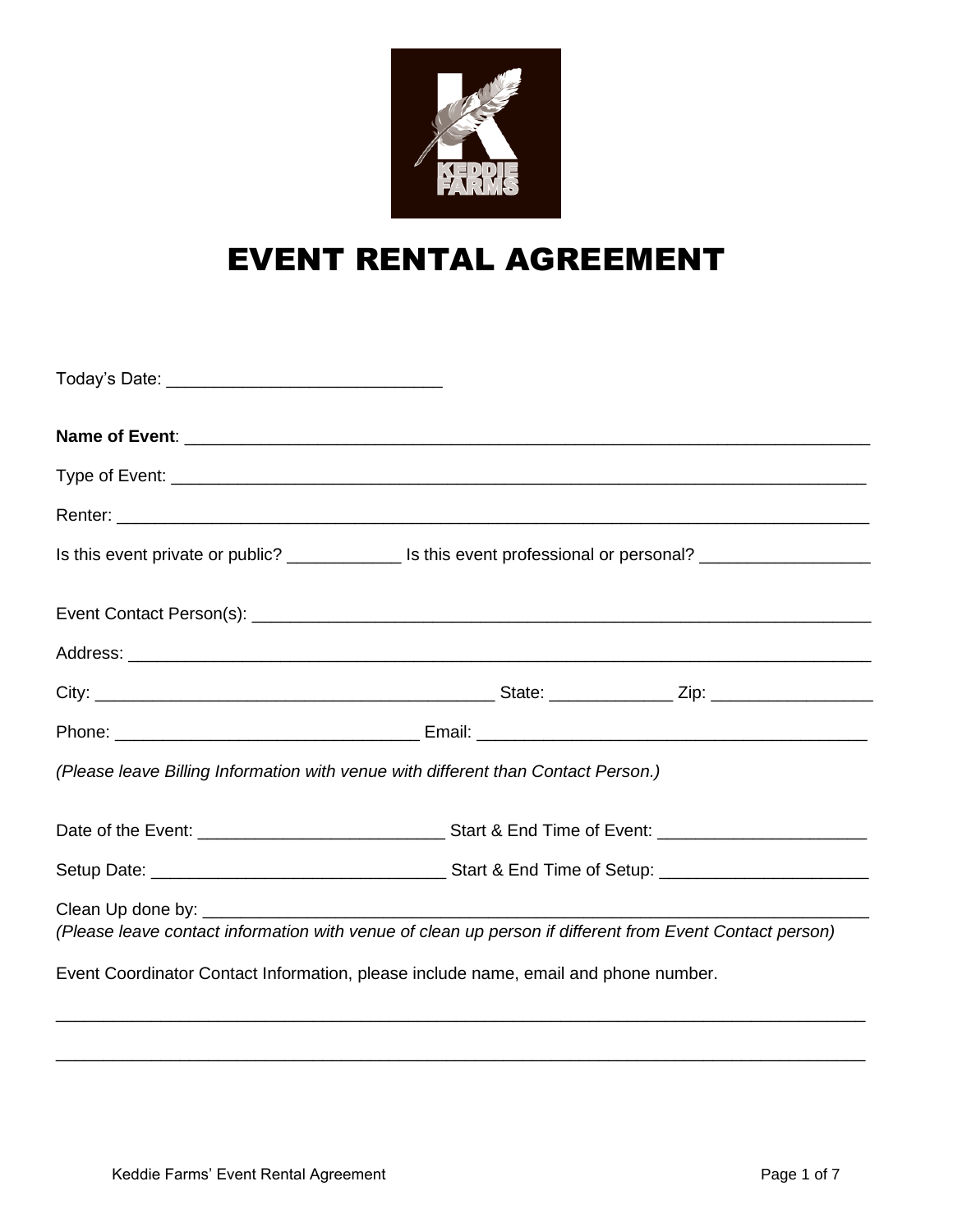#### **Event Details**

Is this a catered event?

Cater Name, Phone# and Email Address:

Will there be Alcoholic Beverages? \_\_\_\_\_\_\_\_\_\_\_\_\_\_\_

All events serving alcohol must have an OLCC Licensed Server pouring alcoholic beverages.

\_\_\_\_\_\_\_\_\_\_\_\_\_\_\_\_\_\_\_\_\_\_\_\_\_\_\_\_\_\_\_\_\_\_\_\_\_\_\_\_\_\_\_\_\_\_\_\_\_\_\_\_\_\_\_\_\_\_\_\_\_\_\_\_\_\_\_\_\_\_\_\_\_\_\_\_\_\_\_\_\_\_\_\_

\_\_\_\_\_\_\_\_\_\_\_\_\_\_\_\_\_\_\_\_\_\_\_\_\_\_\_\_\_\_\_\_\_\_\_\_\_\_\_\_\_\_\_\_\_\_\_\_\_\_\_\_\_\_\_\_\_\_\_\_\_\_\_\_\_\_\_\_\_\_\_\_\_\_\_\_\_\_\_\_\_\_\_\_

If yes, Name of OLCC Licensed Server or Catering Group supplying licensed server:

Contact Information of Responsible Party: \_\_\_\_\_\_\_\_\_\_\_\_\_\_\_\_\_\_\_\_\_\_\_\_\_\_\_\_\_\_\_\_\_\_\_\_\_\_\_\_\_\_\_\_\_\_\_\_\_\_\_\_\_

Some events are required by the State of Oregon to obtain an OLCC Alcohol Permit for the event space. Please review the laws prior to your event to see if it is required for your event. If applicable for event, a copy of the OLCC Alcohol Permit will be required ONE MONTH prior to the event.

\_\_\_\_\_\_\_\_\_\_\_\_\_\_\_\_\_\_\_\_\_\_\_\_\_\_\_\_\_\_\_\_\_\_\_\_\_\_\_\_\_\_\_\_\_\_\_\_\_\_\_\_\_\_\_\_\_\_\_\_\_\_\_\_\_\_\_\_\_\_\_\_\_\_\_\_\_\_\_\_\_\_\_\_\_\_\_

\_\_\_\_\_\_\_\_\_\_\_\_\_\_\_\_\_\_\_\_\_\_\_\_\_\_\_\_\_\_\_\_\_\_\_\_\_\_\_\_\_\_\_\_\_\_\_\_\_\_\_\_\_\_\_\_\_\_\_\_\_\_\_\_\_\_\_\_\_\_\_\_\_\_\_\_\_\_\_\_\_\_\_\_\_\_\_

Names, Emails and Phone Numbers of All Other Vendors Setting Up, Dropping Off and/or Event, please list below. If unknown yet, please make sure to submit contact information as soon as arrangements are made.

\_\_\_\_\_\_\_\_\_\_\_\_\_\_\_\_\_\_\_\_\_\_\_\_\_\_\_\_\_\_\_\_\_\_\_\_\_\_\_\_\_\_\_\_\_\_\_\_\_\_\_\_\_\_\_\_\_\_\_\_\_\_\_\_\_\_\_\_\_\_\_\_\_\_\_\_\_\_\_\_\_\_\_\_\_\_

\_\_\_\_\_\_\_\_\_\_\_\_\_\_\_\_\_\_\_\_\_\_\_\_\_\_\_\_\_\_\_\_\_\_\_\_\_\_\_\_\_\_\_\_\_\_\_\_\_\_\_\_\_\_\_\_\_\_\_\_\_\_\_\_\_\_\_\_\_\_\_\_\_\_\_\_\_\_\_\_\_\_\_\_\_\_

\_\_\_\_\_\_\_\_\_\_\_\_\_\_\_\_\_\_\_\_\_\_\_\_\_\_\_\_\_\_\_\_\_\_\_\_\_\_\_\_\_\_\_\_\_\_\_\_\_\_\_\_\_\_\_\_\_\_\_\_\_\_\_\_\_\_\_\_\_\_\_\_\_\_\_\_\_\_\_\_\_\_\_\_\_\_

\_\_\_\_\_\_\_\_\_\_\_\_\_\_\_\_\_\_\_\_\_\_\_\_\_\_\_\_\_\_\_\_\_\_\_\_\_\_\_\_\_\_\_\_\_\_\_\_\_\_\_\_\_\_\_\_\_\_\_\_\_\_\_\_\_\_\_\_\_\_\_\_\_\_\_\_\_\_\_\_\_\_\_\_\_\_

\_\_\_\_\_\_\_\_\_\_\_\_\_\_\_\_\_\_\_\_\_\_\_\_\_\_\_\_\_\_\_\_\_\_\_\_\_\_\_\_\_\_\_\_\_\_\_\_\_\_\_\_\_\_\_\_\_\_\_\_\_\_\_\_\_\_\_\_\_\_\_\_\_\_\_\_\_\_\_\_\_\_\_\_\_\_

\_\_\_\_\_\_\_\_\_\_\_\_\_\_\_\_\_\_\_\_\_\_\_\_\_\_\_\_\_\_\_\_\_\_\_\_\_\_\_\_\_\_\_\_\_\_\_\_\_\_\_\_\_\_\_\_\_\_\_\_\_\_\_\_\_\_\_\_\_\_\_\_\_\_\_\_\_\_\_\_\_\_\_\_\_\_

\_\_\_\_\_\_\_\_\_\_\_\_\_\_\_\_\_\_\_\_\_\_\_\_\_\_\_\_\_\_\_\_\_\_\_\_\_\_\_\_\_\_\_\_\_\_\_\_\_\_\_\_\_\_\_\_\_\_\_\_\_\_\_\_\_\_\_\_\_\_\_\_\_\_\_\_\_\_\_\_\_\_\_\_\_\_

\_\_\_\_\_\_\_\_\_\_\_\_\_\_\_\_\_\_\_\_\_\_\_\_\_\_\_\_\_\_\_\_\_\_\_\_\_\_\_\_\_\_\_\_\_\_\_\_\_\_\_\_\_\_\_\_\_\_\_\_\_\_\_\_\_\_\_\_\_\_\_\_\_\_\_\_\_\_\_\_\_\_\_\_\_\_

\_\_\_\_\_\_\_\_\_\_\_\_\_\_\_\_\_\_\_\_\_\_\_\_\_\_\_\_\_\_\_\_\_\_\_\_\_\_\_\_\_\_\_\_\_\_\_\_\_\_\_\_\_\_\_\_\_\_\_\_\_\_\_\_\_\_\_\_\_\_\_\_\_\_\_\_\_\_\_\_\_\_\_\_\_\_

If unknown at time of signing this agreement, renter is responsible for submitting information as soon as they know or has an agreement with another vendor.

Renter is responsible for all actions of all vendors involved in their event. Renter is required to make sure that each vendor understands the Keddie Farms' Rules and Regulations.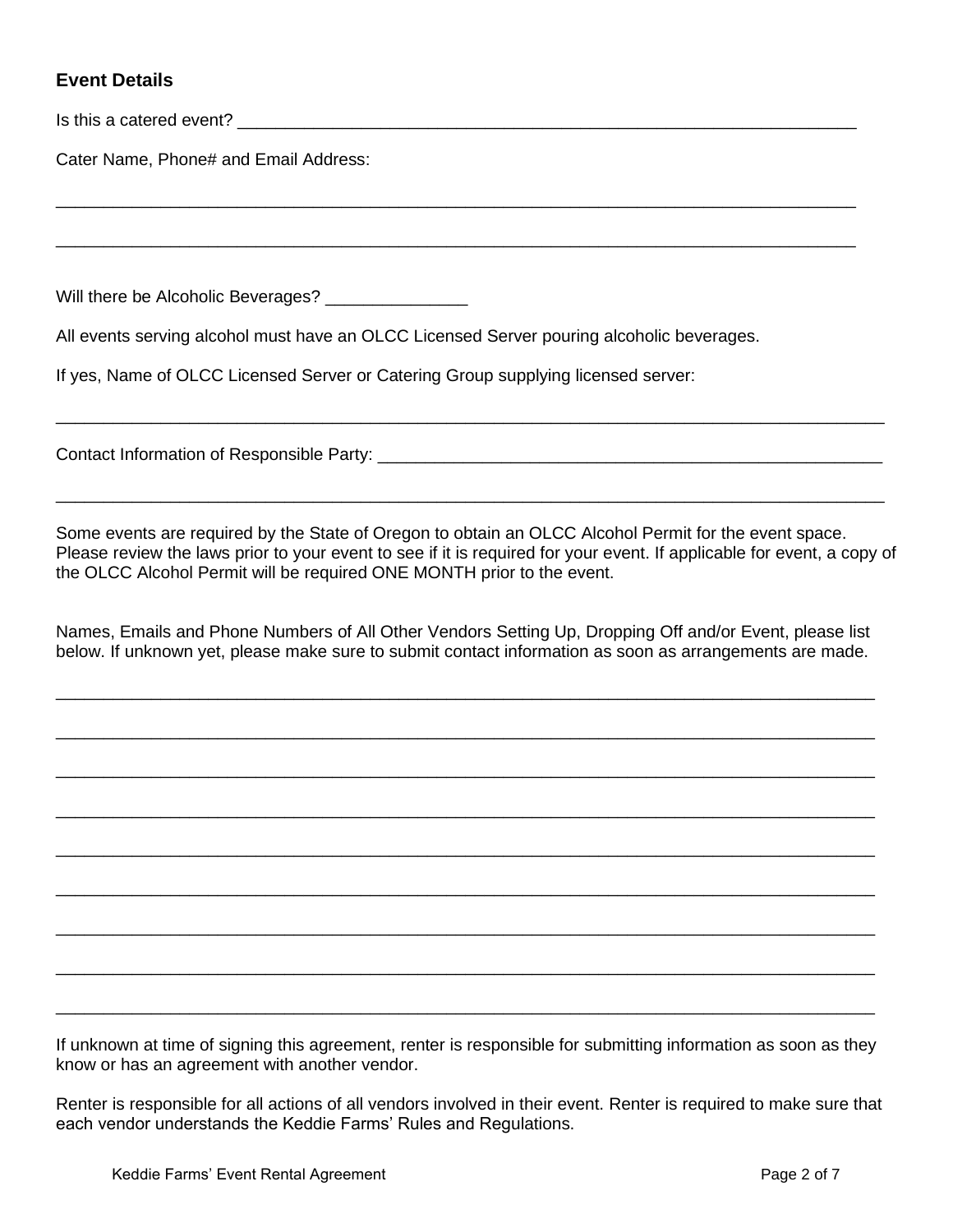# **Expectations, Rules, Regulations and Agreement**

#### **Reservations and Fee Payments**

Reservations for a specific date will be held up to seven (7) days without a deposit payment. A confirmed booking will require a nonrefundable deposit of \$500, which is kept in reserve as also a Cleaning/Damage Deposit. One-half (50%) of the total rental balance is due 6 months before rental date. The entire remaining balance is due one month prior to the rental date. If space is rented closer to the event date, fees will be adjusted accordingly.

All fees are payable to Keddie Farms. Failure to complete payments in accordance will result in cancellation of the event, forfeiture of the deposit, and any other payments that have been made

Keddie Farms has the right to refuse applications for reservations.

Keddie Farms has the right to cancel reservations based on: 1) failure to follow signed Expectations, Rules, Regulations and Agreements, 2) if party appears to be doing anything illegal, 3) if payments are not made on time, 4) if any involved party is harassing anyone involved with Keddie Farms.

#### **Cancellation Policy**

All cancellations will result in the forfeiture of your \$500 reservation deposit. If the cancellation is made less than four (4) months prior to the event, then one-half (50%) of the entire cost will be refunded. Cancellations made less than four (4) months before the event will result in forfeiture of all prepaid rental fees.

If Keddie Farms rebooks the cancelled date by another party paying equal or greater value, then all fees except the \$500 nonrefundable deposit will be refunded.

Keddie Farms has the right to cancel reservations based on: 1) failure to follow signed Expectations, Rules, Regulations and Agreements, 2) if party appears to be doing anything illegal, 3) if payments are not made on time, 4) paid proof of insurance has not been supplied to Keddie Farms four (4) weeks in advance of event, 5) if any involved party is harassing anyone involved with Keddie Farms.

## **Damage/Cleaning Deposit**

A payment in the amount of \$500 is collected to reserve the day and is used also as your Damage/Cleaning Deposit. It will be deposited. Providing there are no damages or excessive cleanup or your event is cancelled four (4) months prior to your event, your damage deposit will be returned to you within 14 days following your event.

Should need there be a need for extra cleaning, repairs, or replacement of furnishings arising from your event, Keddie Farms will inform you of these costs. A refund check will be issued for the remaining balance, if any.

Excess damage will be billed to the renter and due within 30 days.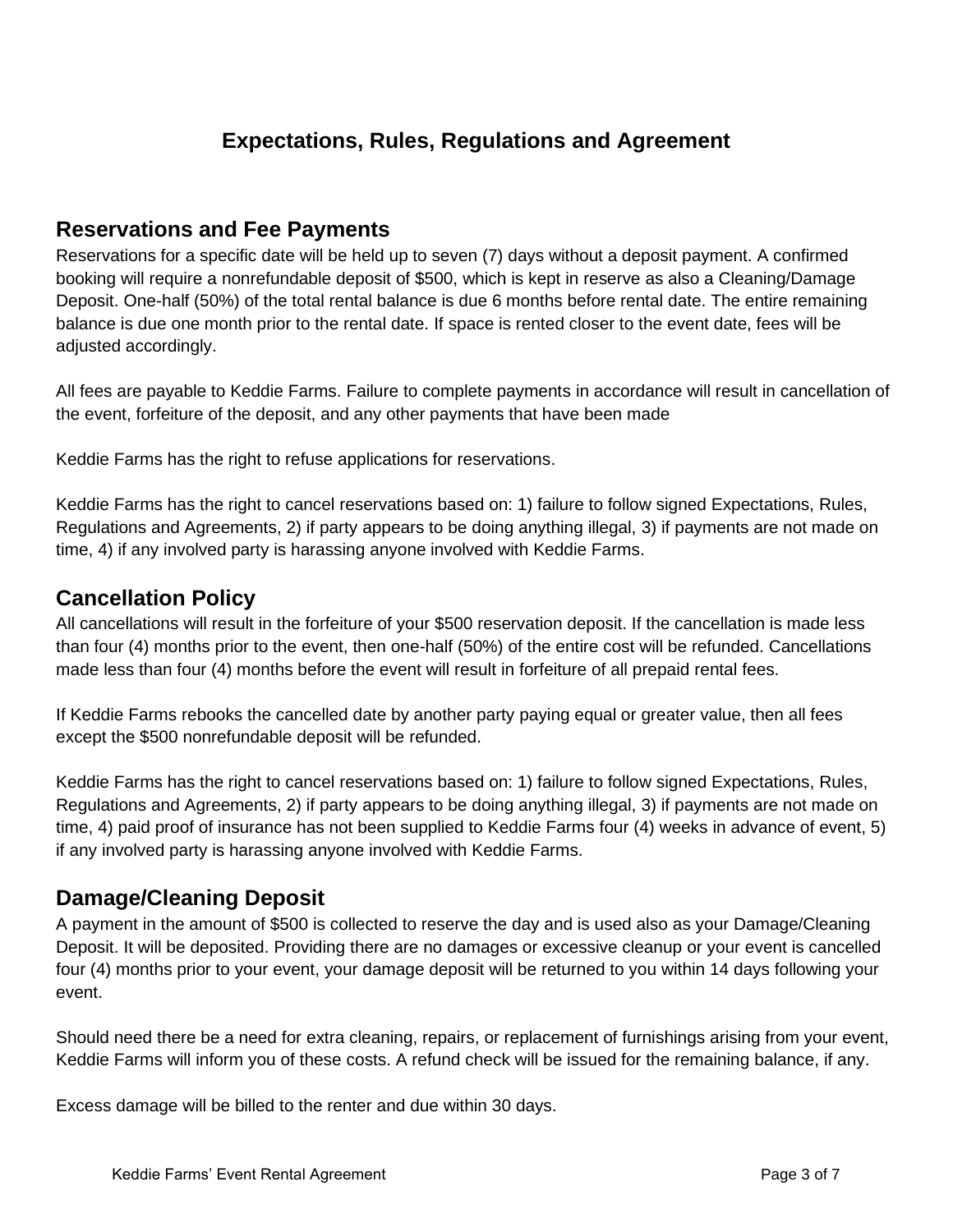#### **Insurance**

Renter must take out event insurance and add Keddie Farm as an insurer. A copy of the paid proof of insurance needs to be submitted to Keddie Farms four (4) weeks prior to the event or the event maybe cancelled.

#### **Maximum Capacity**

Keddie Farms Party Park can accommodate 100 people.

The Kitchen at Keddie Farms can accommodate up to 30 indoors and 100 outdoors people depending on table and chair arrangement.

Keddie Farms has parking for 60 cars. Events exceeding this number will need to charter people in. There is no street parking for any events.

#### **Access & Visitations**

The vendors and event setup staff will have access during the predetermined reserve time. Pre-event visitations, drop-offs, and earlier setups and later teardowns must all be prearranged, scheduled and authorized with Keddie Farms. No unscheduled visitations, drop-offs, setups and post schedule teardowns are allowed without authorization.

#### **Set-up and Clean-up**

When scheduling the facility, please take into consideration the time needed for setup and cleanup. It is the responsibility of each renter to leave Keddie Farms clean and returned in the exact condition they found the space when the first person, staff or vendor arrived. Renter supplies their own clean up crew and must adhere to the time prescheduled.

## **Alcohol Use**

Alcoholic beverages may be served. **We require that you have all alcoholic beverages served with a licensed server. All alcohol must be "served."** No alcohol may be consumed in or near parking lots. The servers will be able to refuse serving whomever they deem fit. If Keddie Farms feels this isn't being handled property, they have the right to cease the serving of alcohol. Only legal forms of alcohol are permitted. No illegal alcohol is permitted, like moonshine.

#### **Self-serving of alcohol on premise is not permitted, even in vehicles.**

Events serving alcoholic beverages must provide proof of insurance with a minimum amount of \$1,000,000. This proof must be a certificate of insurance naming Keddie Farms as an additional insured for host liquor liability.

Any blatant violation of alcohol policies may result in the complete loss of damage/cleaning deposit.

## **Grounds and Party Park - Use and Care**

Keddie Farms is a certified organic farm and poultry farm following Federal Agricultural use rules.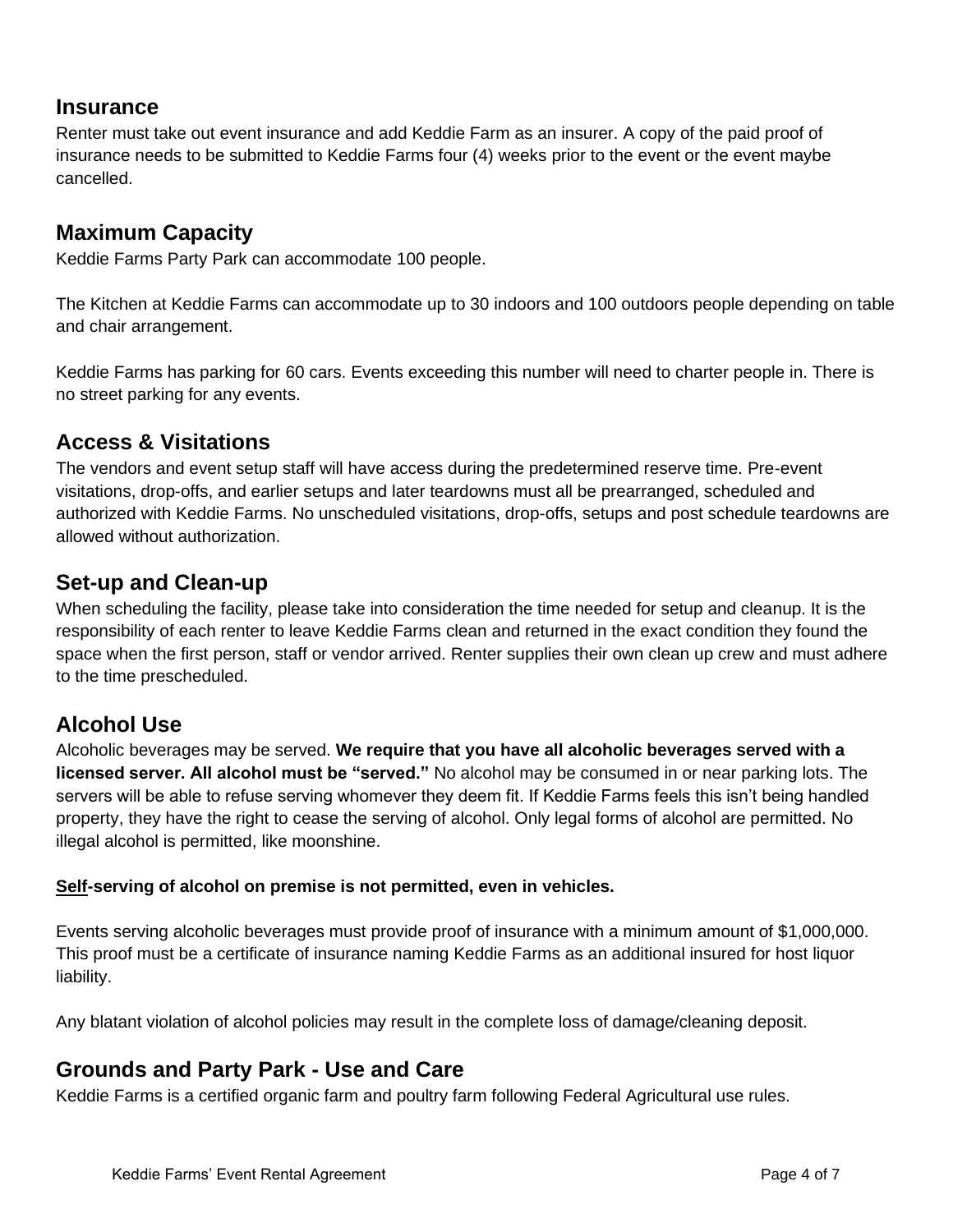No chemical and non-organic sprays, powder or materials can be use on any areas which includes all grounds and structures.

All attendees must stay out of poultry barn and farm operation structures and fields.

Unless part of event and pre-discussed with Keddie Farms, all attendees must stay out of Keddie Farms forest and off the forest trails.

All attendee must park in designated areas.

Renter is obligated to share with their attendees this all rules and information, and make sure they know they are coming to working farm.

Keddie Farms is set at the end of a long gravel road that is surrounded by homes of other farms. Please make sure all vehicles drive 10 mph to not kick up dust and rocks into neighbors' homes. Please inform your guests to drive slow.

All grounds will need to be cleaned and cleared of event materials, such as stray garbage, confetti, or materials like straw that is brought in even if considered biodegradable.

The event space rented must be picked up and left looking exactly as it was when setup began.

Any damage to the grounds, plants and structures will be charged to renter. Any additional clean up required to return it to its original state will be charged to the renter.

Children at event will need to closely monitor. Children are also required to follow these rules.

**No animals or pets are allowed on Keddie Farms**. This includes animals or pet kept in vehicles. There is no acceptance to this rule. Those bringing pets and animals on to Keddie Farms will immediately be asked to leave.

No fires or open flames allowed on the grounds or in the buildings without prior arrangements. No sprinklers or large water pools allowed on the grounds or in the buildings without prior arrangements.

No firearms or weapons allowed on premise.

All event activities must end at 9:00pm. Clean up crews may continue until 10:00pm.

All amplified sound must cease at 9:00pm. Any noise complaints by neighbors during the event will cease amplified sound immediately.

There is no smoking anywhere on the Keddie Farms property, grounds, buildings, and parking areas. This includes vaping and marijuana. Please do not dispose of cigarette butts in the gardens or parking area. All cigarette butts found must be picked up by your cleanup crew prior to the end of your event. Failure to do so will result in an additional clean up charge.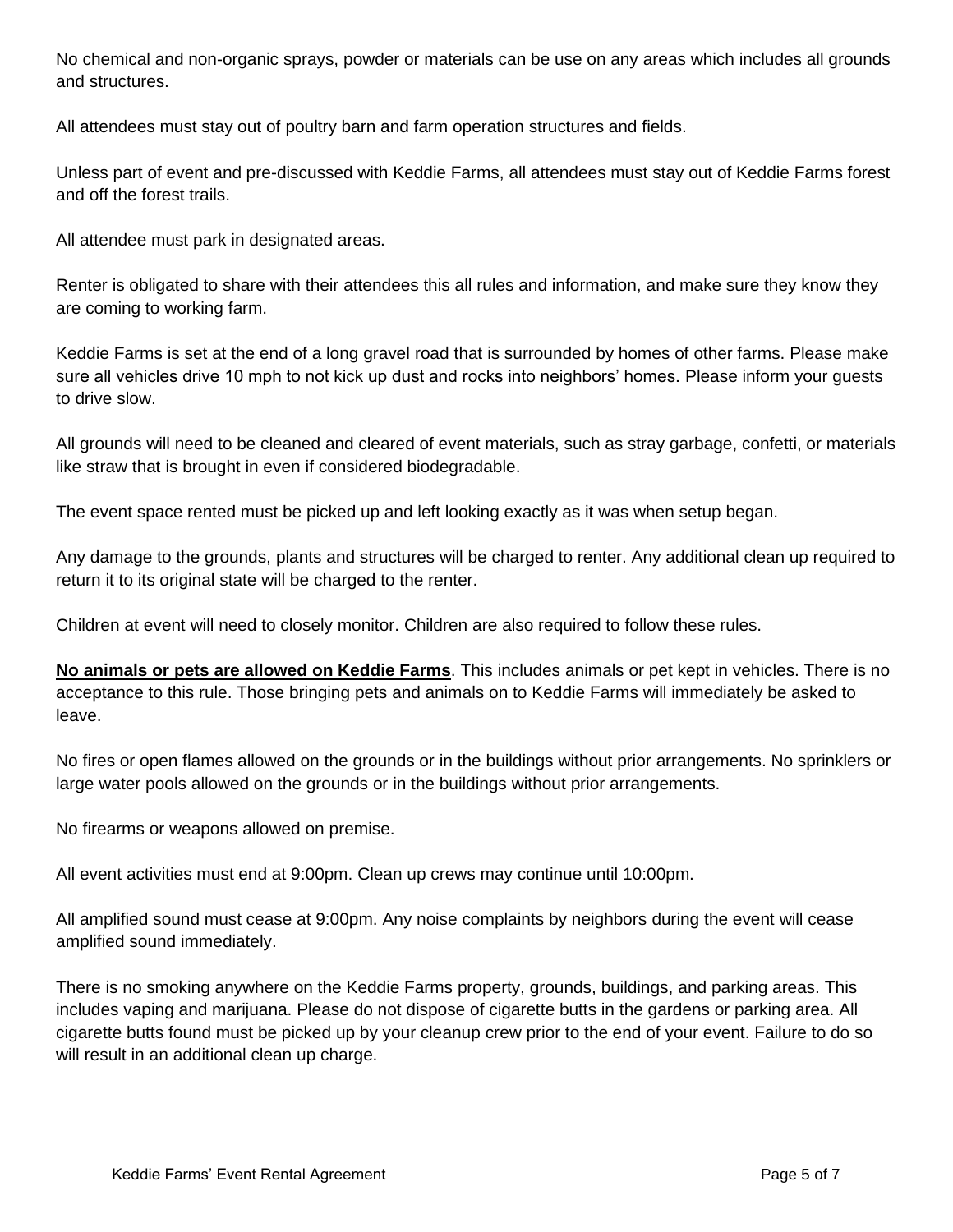Attendees need to stay away and out of private house and ground fenced off as part of grounds around house. Attendees have access to all areas deemed as Party Park and grounds around area deemed The Kitchen per agreed space rented.

Tents and other large event rentals must be cleared and locations predetermine with Keddie Farms prior to the event.

There are two bathrooms in the The Kitchen. If event is larger than 100 the renter must supply additional porta potties.

Keddie Farms is a working farm that sits in agricultural land surrounded by lots of wild life. The grounds can be holey and unlevel. Guests must me warned to watch their steps on all areas of ground and dress in appropriate shoes.

Please leave all wildlife, domestic animals and pets at Keddie Farms alone.

# **Party Patio and The Kitchen – Additional Use and Care**

The use of staples, tacks, nails and duct tape must receive prior approval to avoid any temporary or permanent damage.

If you have use of The Kitchen, staff and vendors may use the kitchen tools and appliances. If appliances are used, they must also be cleaned to the level they were found prior to use and put away where they were found.

All food and supplies brought in must be taken out. No food and supplies can be left in freezers, refrigerators, or shelves.

Dishes and cooking utensils must all be cleaned and returned to where they were found.

The Kitchen has no microwave. Please inform others planning on cooking or warming up food.

#### **Furniture and Equipment**

Keddie Farms has a few event tables, chairs, heaters, etc. A review of these will be made prior to the signing of the agreement. These pieces will be included in the event space rental.

\_\_\_\_\_\_\_\_\_\_\_\_\_\_\_\_\_\_\_\_\_\_\_\_\_\_\_\_\_\_\_\_\_\_\_\_ \_\_\_\_\_\_\_\_\_\_\_\_\_\_\_\_\_\_\_\_\_\_\_\_\_\_\_\_\_\_\_\_\_\_\_\_\_\_\_\_\_

\_\_\_\_\_\_\_\_\_\_\_\_\_\_\_\_\_\_\_\_\_\_\_\_\_\_\_\_\_\_\_\_\_\_\_\_ \_\_\_\_\_\_\_\_\_\_\_\_\_\_\_\_\_\_\_\_\_\_\_\_\_\_\_\_\_\_\_\_\_\_\_\_\_\_\_\_\_

\_\_\_\_\_\_\_\_\_\_\_\_\_\_\_\_\_\_\_\_\_\_\_\_\_\_\_\_\_\_\_\_\_\_\_\_ \_\_\_\_\_\_\_\_\_\_\_\_\_\_\_\_\_\_\_\_\_\_\_\_\_\_\_\_\_\_\_\_\_\_\_\_\_\_\_\_\_

\_\_\_\_\_\_\_\_\_\_\_\_\_\_\_\_\_\_\_\_\_\_\_\_\_\_\_\_\_\_\_\_\_\_\_\_ \_\_\_\_\_\_\_\_\_\_\_\_\_\_\_\_\_\_\_\_\_\_\_\_\_\_\_\_\_\_\_\_\_\_\_\_\_\_\_\_\_

\_\_\_\_\_\_\_\_\_\_\_\_\_\_\_\_\_\_\_\_\_\_\_\_\_\_\_\_\_\_\_\_\_\_\_\_ \_\_\_\_\_\_\_\_\_\_\_\_\_\_\_\_\_\_\_\_\_\_\_\_\_\_\_\_\_\_\_\_\_\_\_\_\_\_\_\_\_

Keddie Farms Furniture and Equipment to be used by renter for time of event: